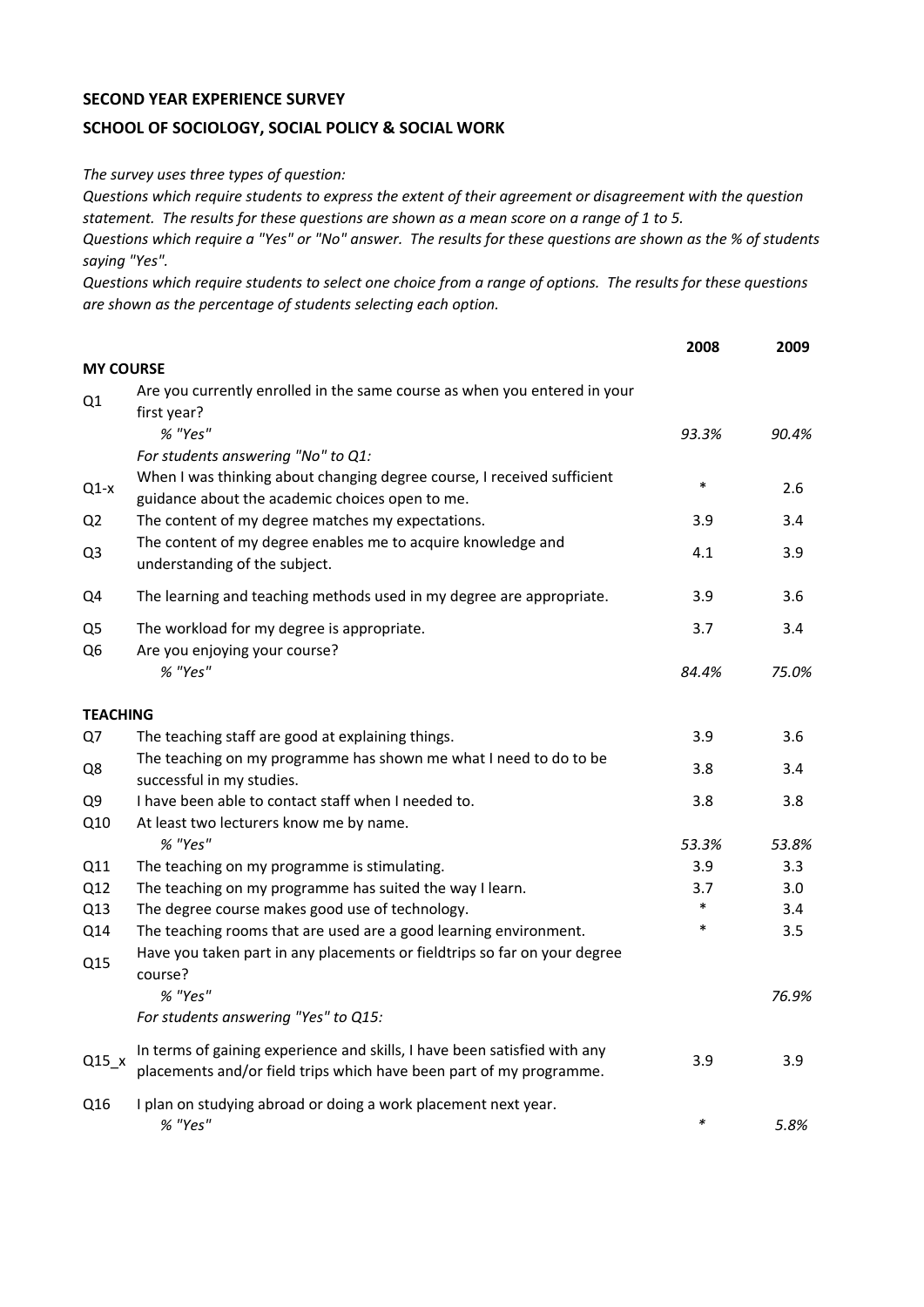|                 |                                                                                                      | 2008   | 2009   |
|-----------------|------------------------------------------------------------------------------------------------------|--------|--------|
|                 | <b>ASSESSMENT AND FEEDBACK</b>                                                                       |        |        |
| Q17             | Feedback on my work has been prompt (within three weeks of submission of<br>the work).               | 3.6    | 2.7    |
| Q18             | Feedback on my work has helped me in my learning.                                                    | 3.4    | 2.8    |
| Q19             | The criteria used in assessing work were made clear at the beginning of my<br>programme.             | 3.9    | 3.3    |
| Q <sub>20</sub> | I am satisfied with my academic performance on my modules.                                           | 3.5    | 3.2    |
| <b>SERVICES</b> |                                                                                                      |        |        |
|                 | Where I have used them, I have been satisfied with the following:                                    |        |        |
| Q <sub>21</sub> | <b>Accommodation Office</b>                                                                          | 3.8    | 3.1    |
| Q <sub>22</sub> | <b>Admissions Office</b>                                                                             | 4.1    | 3.5    |
| Q <sub>23</sub> | <b>Campus Eating Places</b>                                                                          | $\ast$ | 3.2    |
| Q24             | Careers Services, Work Placement Centre, Jobshop                                                     | 4.1    | 3.4    |
| Q <sub>25</sub> | <b>Counselling Service</b>                                                                           | $\ast$ | 2.9    |
| Q26             | <b>Disability Services</b>                                                                           | 4.1    | 3.1    |
| Q27             | <b>Health Services</b>                                                                               | 3.8    | $\ast$ |
| Q28             | Finance Office                                                                                       | 4.0    | 3.5    |
| Q <sub>29</sub> | Learning Development Service                                                                         | $\ast$ | 3.2    |
| Q30             | Queen's International                                                                                | 3.6    | 3.1    |
| Q31             | Queen's Sport (PEC)                                                                                  | $\ast$ | 3.7    |
| Q <sub>32</sub> | Student Jobshop                                                                                      | $\ast$ | 3.1    |
| Q <sub>33</sub> | <b>Student Records and Examinations</b>                                                              | 4.1    | 3.6    |
| Q34             | <b>Student Support</b>                                                                               | 3.9    | $\ast$ |
| Q <sub>35</sub> | <b>Student Guidance Centre</b>                                                                       | 4.1    | 3.8    |
| Q36             | Students' Union                                                                                      | $\ast$ | 3.7    |
| Q <sub>37</sub> | University Clubs and Societies                                                                       | $\ast$ | 3.5    |
| Q38             | The Students' Union has enhanced my experience at Queen's.                                           | $\ast$ | 2.9    |
| <b>ADVICE</b>   |                                                                                                      |        |        |
|                 | I have received sufficient guidance about the academic choices open to me:                           |        |        |
| Q39             | Post-admission (from Schools, Academic Staff)                                                        | 3.4    | *      |
| Q40             | When I was thinking about what modules I would take in second year                                   | $\ast$ | 2.5    |
| Q41             | Now that I am in my second year                                                                      | 3.4    | 2.6    |
| Q42             | Queen's information on tuition fees and bursaries was helpful.                                       | *      | 3.0    |
| Q43             | The most useful source of information on tuition fees and financial support<br>was:                  |        |        |
|                 | Secondary School                                                                                     | $\ast$ | $\ast$ |
|                 | E&LB/LEA                                                                                             | *      | *      |
|                 | <b>UCAS</b>                                                                                          | *      | *      |
|                 | Queen's literature (leaflets, correspondence)                                                        | 22.2%  | *      |
|                 | Queen's website                                                                                      | 77.8%  | *      |
|                 | Other                                                                                                | *      | $\ast$ |
|                 | <b>LEARNING RESOURCES</b>                                                                            |        |        |
| Q44             | The library resources (eg, books, journals) are good enough for my needs.                            | 3.9    | 3.4    |
| Q45             | The library services (eg, borrower services, information, training) are good<br>enough for my needs. | 3.8    | 3.3    |
| Q46             | I have been able to access computers when I needed to.                                               | 3.9    | 3.5    |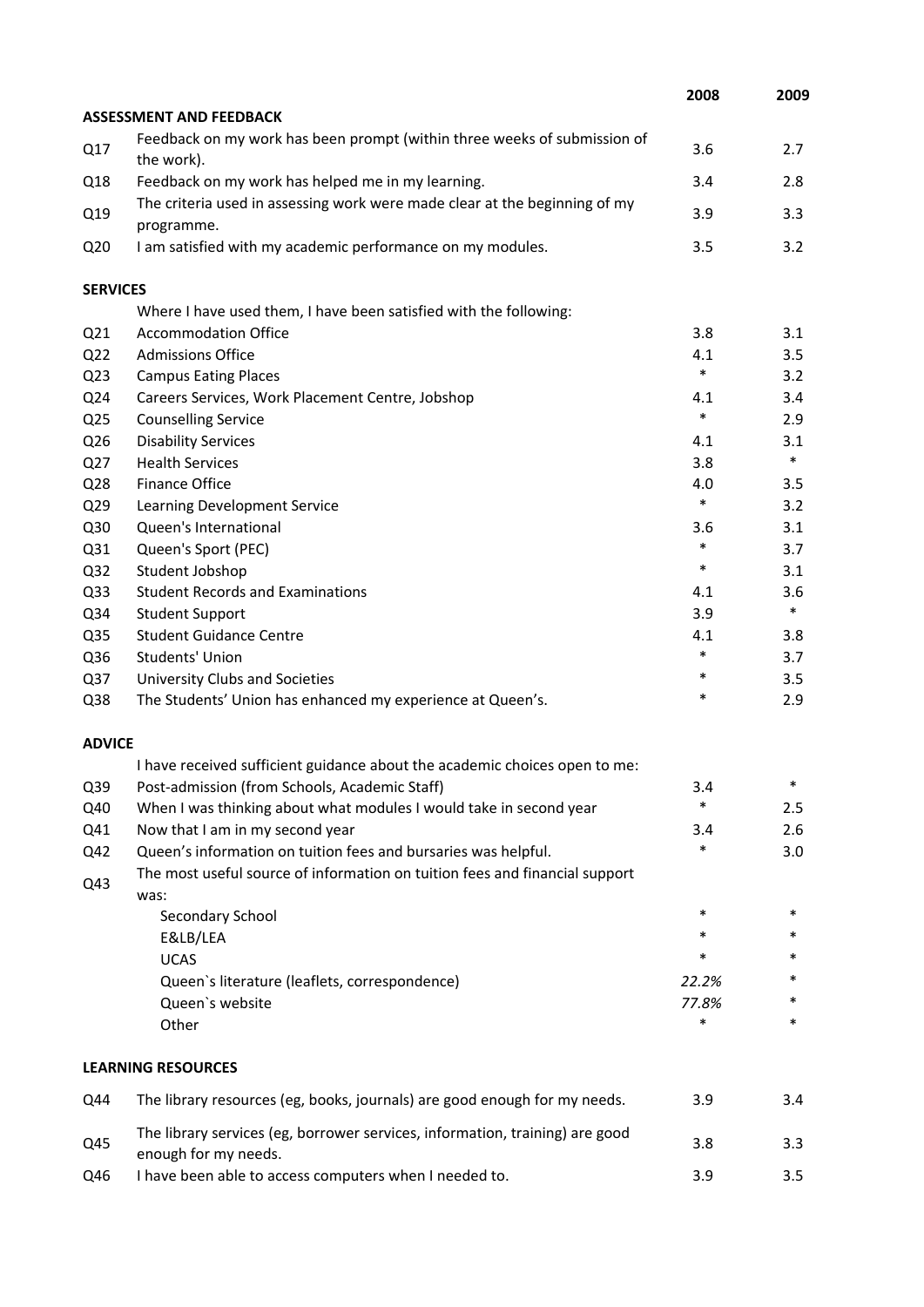|                 |                                                                                                                                                      | 2008   | 2009    |
|-----------------|------------------------------------------------------------------------------------------------------------------------------------------------------|--------|---------|
|                 | <b>STUDY LIFE BALANCE</b>                                                                                                                            |        |         |
| Q47             | How many hours of time-tabled classes (eg, lectures, tutorials, seminars,<br>practicals) have you had scheduled in an average week during term-time? |        |         |
|                 | $0 - 6$                                                                                                                                              | 2.2%   | 3.8%    |
|                 | $7 - 12$                                                                                                                                             | 73.3%  | 78.8%   |
|                 | $13 - 18$                                                                                                                                            | 24.4%  | 9.6%    |
|                 | 19-24                                                                                                                                                | 0.0%   | 5.8%    |
|                 | $25+$                                                                                                                                                | 0.0%   | 1.9%    |
| Q48             | How many days per week during term-time do you typically come to Queen's<br>to study?                                                                |        |         |
|                 | 1                                                                                                                                                    | 15.8%  | $0.0\%$ |
|                 | $\overline{2}$                                                                                                                                       | 21.1%  | 10.0%   |
|                 | 3                                                                                                                                                    | 23.7%  | 52.0%   |
|                 | 4                                                                                                                                                    | 39.5%  | 34.0%   |
|                 | $5+$                                                                                                                                                 | 0.0%   | 4.0%    |
| Q49             | Where are you living while you are attending Queen's?                                                                                                |        |         |
|                 | At Home                                                                                                                                              | 53.3%  | 67.3%   |
|                 | Other private accommodation                                                                                                                          | 46.7%  | 32.7%   |
|                 | University run accommodation                                                                                                                         | 0.0%   | 0.0%    |
| Q50             | Have you been required to take on employment (part-time, full-time) to                                                                               |        |         |
|                 | finance yourself through university?                                                                                                                 |        |         |
|                 | % "Yes"                                                                                                                                              | 73.3%  | 69.2%   |
|                 | For students answering "Yes" to Q50:                                                                                                                 |        |         |
|                 | Q50_x Please select the number of hours you work in your job per week:                                                                               |        |         |
|                 | $1 - 5$                                                                                                                                              | 3.0%   | 5.6%    |
|                 | $6 - 10$                                                                                                                                             | 39.4%  | 13.9%   |
|                 | $10 - 15$                                                                                                                                            | 33.3%  | 30.6%   |
|                 | 16-20                                                                                                                                                | 15.2%  | 47.2%   |
|                 | $21 - 25$                                                                                                                                            | 9.1%   | 2.8%    |
|                 | $26+$                                                                                                                                                | 0.0%   | 0.0%    |
| Q51             | I find it difficult to balance academic and other commitments such as:                                                                               |        |         |
|                 | Social Life                                                                                                                                          | 2.8    | 2.9     |
|                 | Work (part-time, full-time)                                                                                                                          | 2.6    | 2.3     |
|                 | Caring for others (parent, partner, children)                                                                                                        | 2.6    | 2.5     |
|                 | PERSONAL DEVELOPMENT                                                                                                                                 |        |         |
| Q52             | My programme requires me to work with other students.                                                                                                | 3.9    | 3.8     |
| Q53             | I have received sufficient advice about Personal Development Planning (PDP).                                                                         | 2.9    | 2.3     |
| Q54             | I am not as motivated towards my studies as I should be.                                                                                             | 3.0    | 2.8     |
| Q55             | I haven't done the background reading expected of me.                                                                                                | 3.4    | 3.1     |
| Q56             | Academic work at this level is harder than I expected it to be.                                                                                      | 3.1    | 2.8     |
| Q57             | I feel I have made the right choice of programme.                                                                                                    | 3.9    | 3.6     |
| Q58             | I know what I want to do when I graduate.                                                                                                            | 3.6    | 3.1     |
| Q59             | I am confident that my programme will lead to a job at a level that matches<br>my qualification.                                                     | 3.5    | 3.3     |
| Q60             | I enjoy the social side of being at Queen's.                                                                                                         | 3.7    | 3.5     |
| Q61             | I know about Degree Plus.                                                                                                                            | $\ast$ | $1.6\,$ |
| Q <sub>62</sub> | I have been encouraged to meet with a Careers Adviser to discuss my future<br>plans                                                                  | 2.2    | 1.9     |